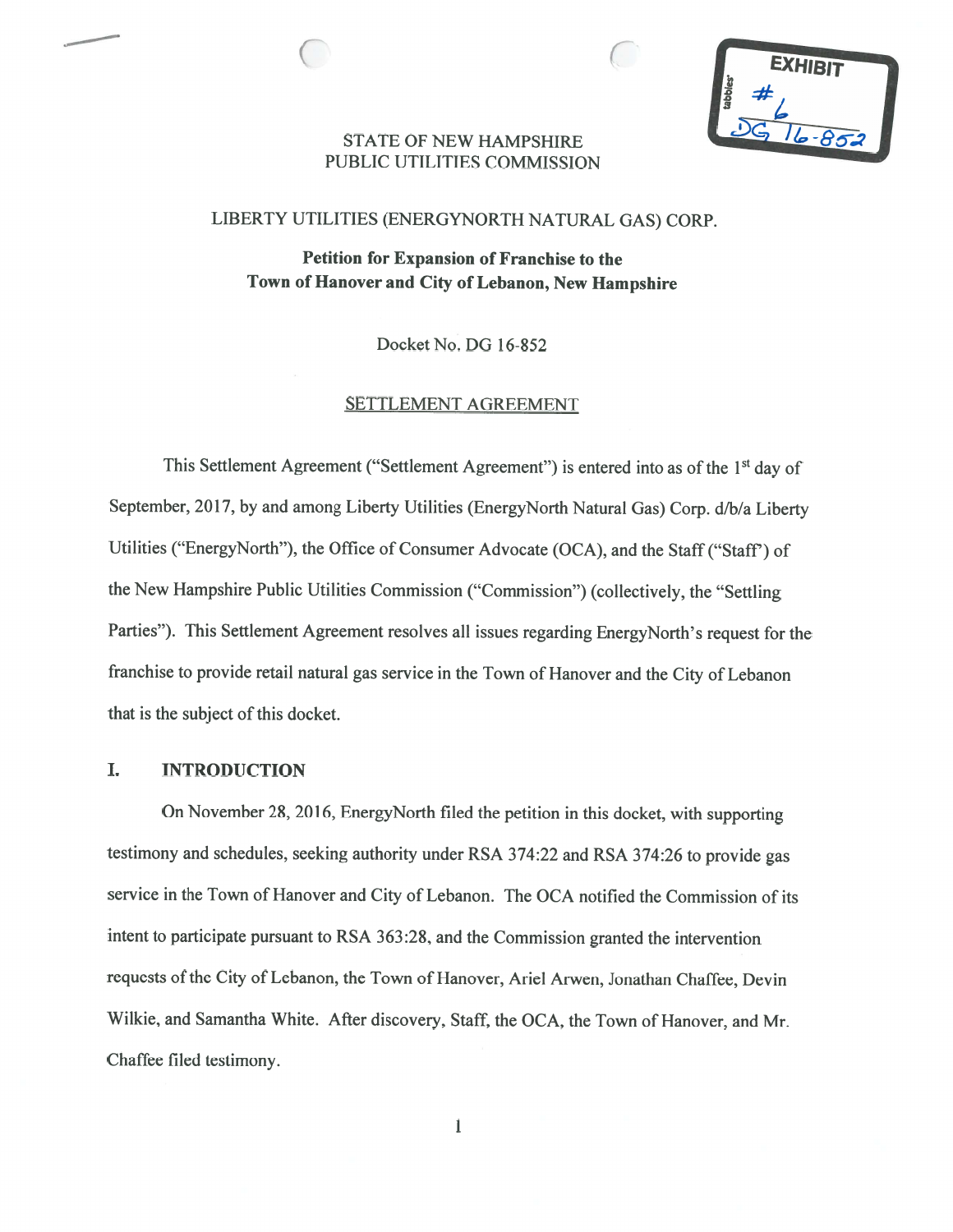After review of the petition and supporting evidence, testimony, technical sessions, and settlement discussions, the Settling Parties agreed to the terms of this Settlement Agreement. The Settling Parties recommend that the Commission approve this Settlement Agreement without condition or modification.

# **II. TERMS OF AGREEMENT**

#### A. Franchise Rights

The Settling Parties recommend that the Commission grant EnergyNorth the franchise rights to serve the Town of Hanover and the City of Lebanon subject to the following conditions.

#### B. Distribution and Cost of Gas Rates to be Charged to Customers

EnergyNorth shall provide service under EnergyNorth's standard distribution rates and under a cost of gas rate calculated specifically for the combined Hanover/Lebanon franchise area.

### C. Customer Commitment

 $\overline{a}$ 

EnergyNorth shall not commence construction of Phase One or Phase Two, defined below, until it has sufficient customer commitments such that the present value over a ten year period of the distribution revenue from such commitments is equal to at least 50 percent of the present value over a ten year period of the revenue requirement of the facilities necessary to serve customers in each phase, respectively.<sup>1</sup> For all other construction in Hanover or Lebanon,

<sup>&</sup>lt;sup>1</sup> "Revenue requirement" includes return on investment, and the following expense associated with the capital investment: depreciation, property tax, insurance, and operation  $\&$ maintenance. Direct cost should be understood to include capital investment associated with the project, but to exclude company overhead.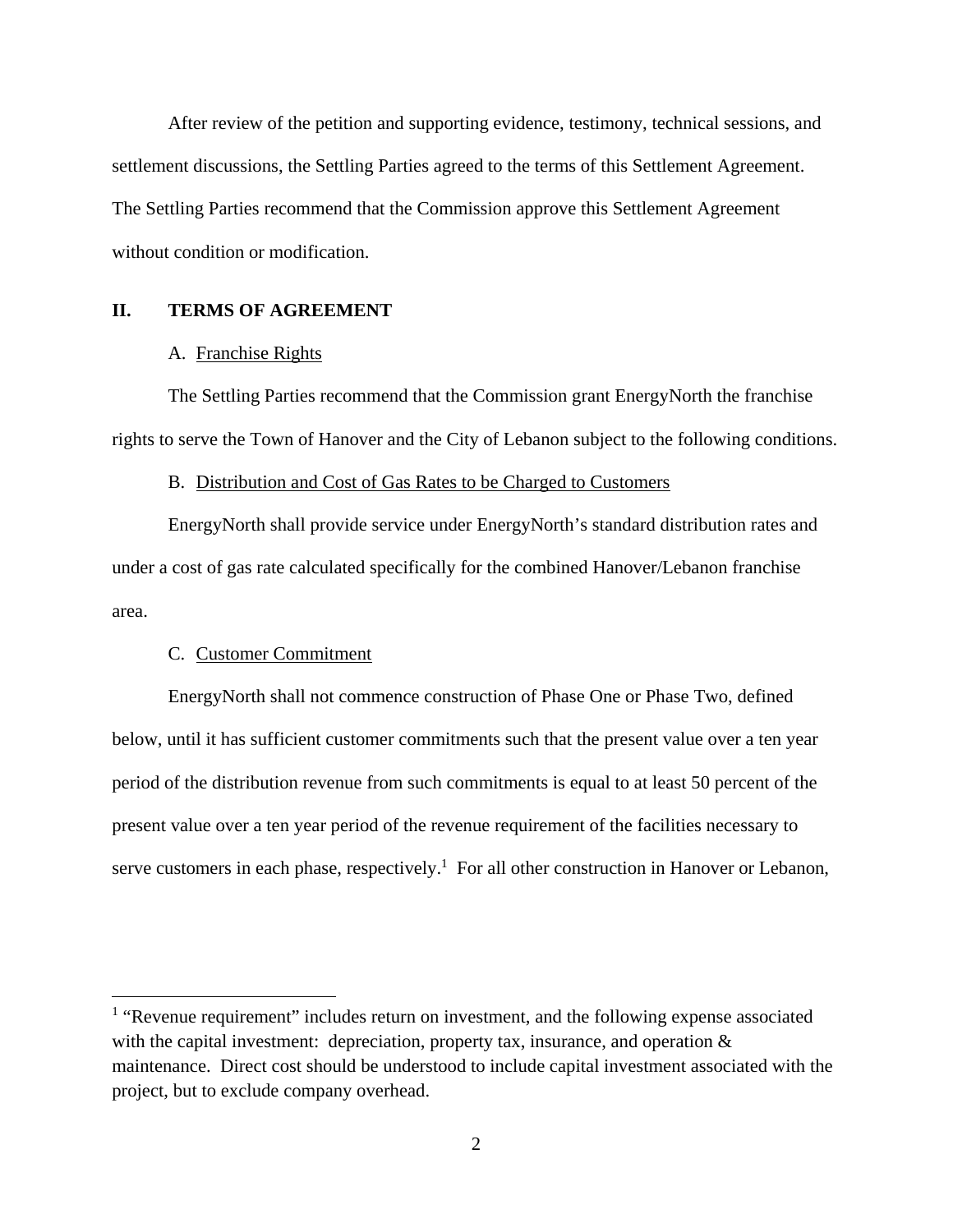EnergyNorth shall follow the terms of the line extension policy in its tariff regarding the customer commitments for revenue prior to commencement of construction.

#### D. Risk Sharing – Phase One

"Phase One" is the initial construction of a single compressed natural gas (CNG) facility to serve the first group of customers. This facility shall be limited to 100,000 ADTH of firm service to customers.

EnergyNorth shall reduce its revenue requirement in rate cases filed within five years of the in-service date of Phase One as follows (*see* Appendix A for an illustration of how a reduction in the revenue requirement would be calculated):

In the first rate case following the in-service date of Phase One, the amount of reduction to the revenue requirement shall be one-half of the difference between the anticipated average annual revenue from Phase One customers over the three years following the date of implementation of permanent rates and the average annual revenue requirement over the same period of the Phase One construction costs, if such difference is negative. If a second rate case is filed within five years of the in-service date of Phase One, the amount of the reduction to the revenue deficiency shall be the full difference between the anticipated Phase One revenue requirement and projected revenues, calculated as described above.

- 1. "Costs of construction" includes actual direct capital costs to date.
- 2. "Anticipated revenue" includes Estimated Annual Margin as defined in EnergyNorth's main extension provision in its tariff, plus the portion of the revenue obtained through the Cost of Gas rate charged to customers in Hanover and Lebanon that is attributable to recovery of the cost of the CNG plant.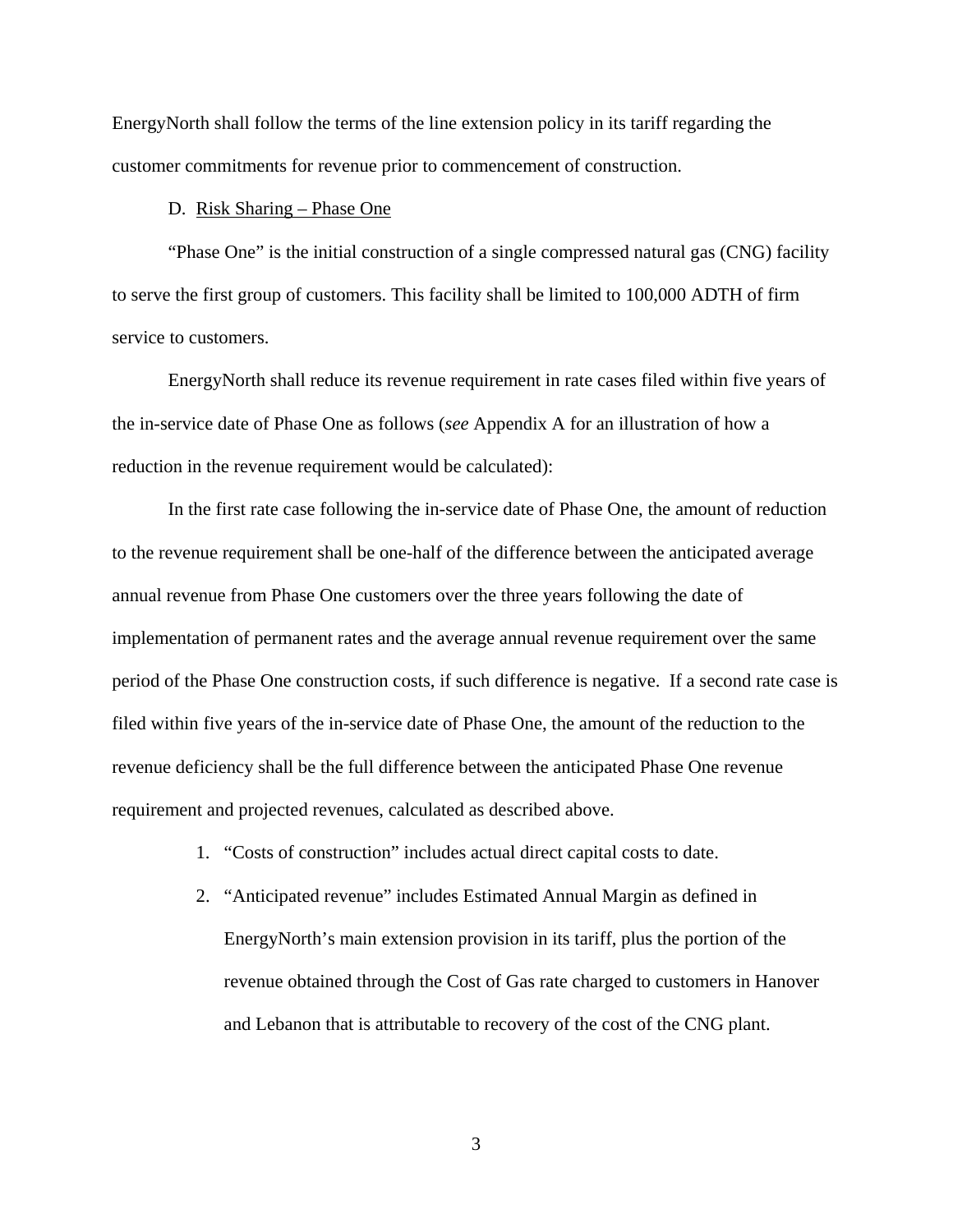- 3. The difference between the anticipated revenue and the revenue requirement of the cost of construction shall be calculated based on the average of the anticipated revenue produced from customers in the first three years following the date of implementation of permanent rates following the rate case and the average revenue requirement of the cost of construction for the same time period.
- 4. This risk sharing provision shall terminate five years after the in-service date of Phase One.

#### E. Risk Sharing – Phase Two

"Phase Two" is the initial construction of a liquefied natural gas (LNG) plant required to meet firm commitments of the customer base and compliance with the 7 Day Fuel Storage Requirement in the EnergyNorth tariff and Commission rules. The risk sharing mechanism outlined below for Phase Two shall commence on the in-service date of this LNG facility.

EnergyNorth shall reduce its revenue requirement in any future rate cases filed within five years of the in-service date of Phase Two as follows:

In the first rate case following the in-service date of Phase Two, the amount of reduction to the revenue requirement shall be one-half of the difference between the anticipated average annual revenue from Phase Two customers over the three years following the date of implementation of permanent rates and the average annual revenue requirement over the same period of the Phase Two construction costs, if such difference is negative. If a second rate case is filed within five years of the in-service date of Phase Two, the amount of the reduction to the revenue requirement shall be the full difference between the anticipated Phase Two revenue requirement and projected revenues, calculated as described above.

1. "Costs of construction" is as defined above.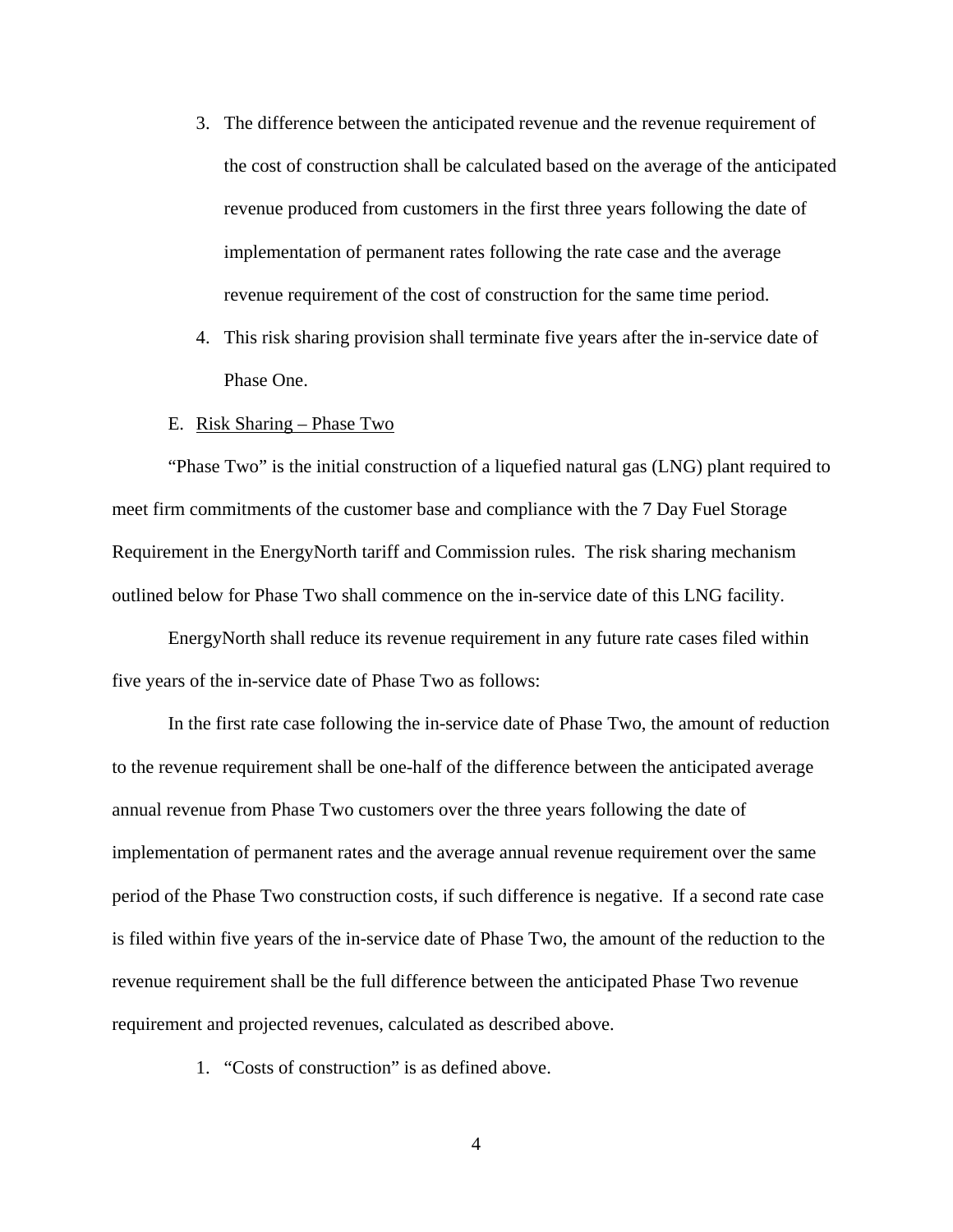- 2. "Anticipated revenue" is as defined above, plus the portion of the revenue obtained through the Cost of Gas rate charged to customers in Hanover and Lebanon that is attributable to recovery of the cost of the LNG plant.
- 3. The difference between the anticipated revenue and the revenue requirement of the cost of construction shall be calculated based on the average of the anticipated revenue produced from Phase Two customers in the first three years following the date of implementation of permanent rates and the average revenue requirement of the cost of construction for the same time period.
- 4. This risk sharing provision shall terminate five years after the in-service date of Phase Two.

## **III. CONDITIONS**

This Settlement Agreement is expressly conditioned on the Commission's acceptance of all its terms, without change or condition. If the Commission does not accept this Settlement Agreement in its entirety, without change or condition, or if the Commission makes any findings that go beyond the scope of this Settlement Agreement, and any of the Settling Parties notify the Commission within five business days of their disagreement with any such changes, conditions, or findings, the Settlement Agreement shall be deemed to be withdrawn, in which event it shall be deemed to be null and void and without effect, shall not constitute any part of the record in this proceeding, shall not be relied on by any party to this proceeding or by the Commission for any other purpose.

The Settling Parties agree that the Commission's approval of this Settlement Agreement shall not constitute continuing approval of or precedent for any particular principle or issue, but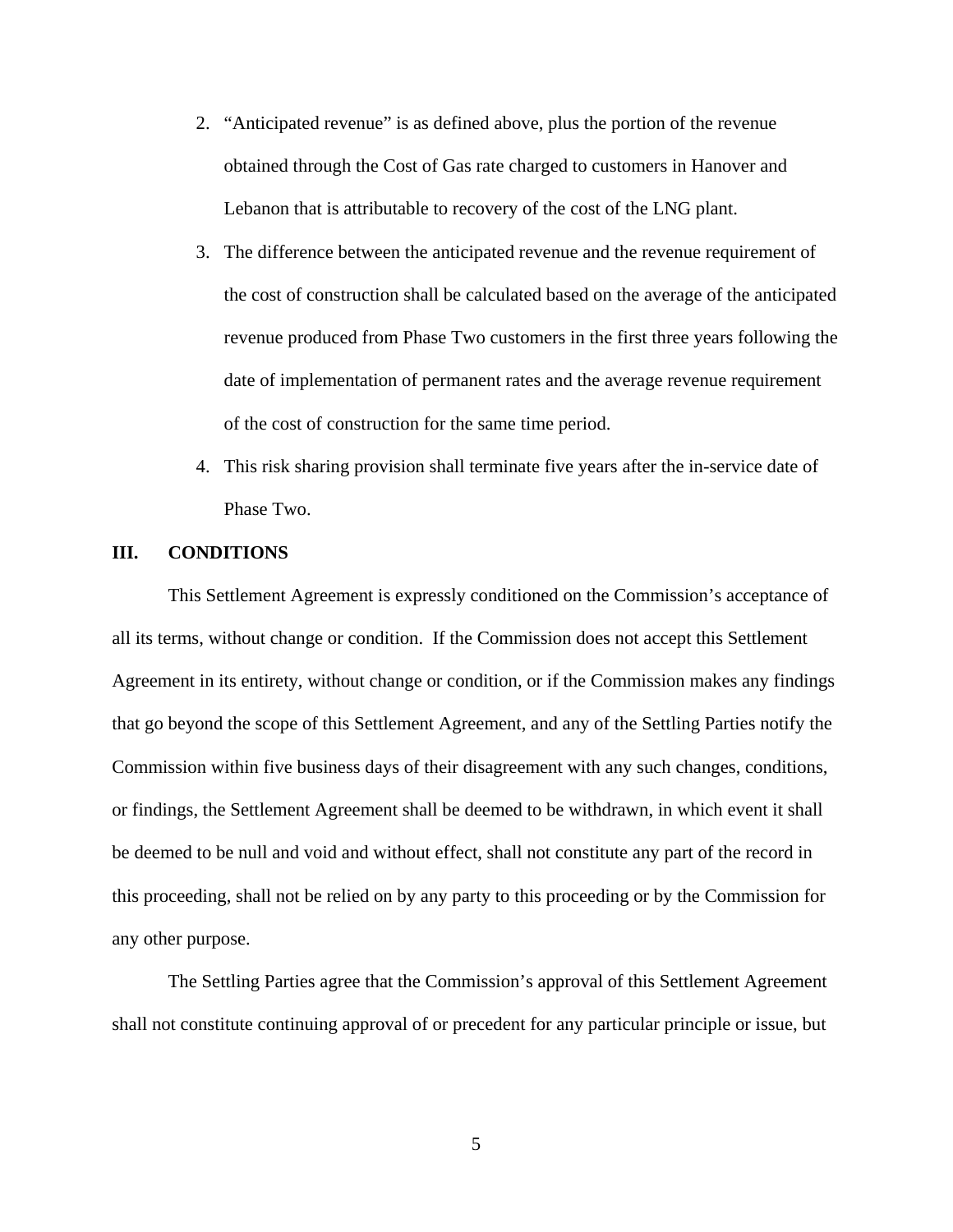such acceptance does constitute a determination that the Settlement Agreement's provisions in their totality are just and reasonable and consistent with the public interest.

The discussions that produced this Settlement Agreement have been conducted on the understanding that all offers of settlement and settlement discussions relating to this docket are confidential, are not admissible as evidence in this proceeding, are without prejudice to the position of any party or participant representing any such offer or participating in any such discussion, and are not to be used in connection with any future proceeding or otherwise.

The Settling Parties agree that all direct testimony and supporting documentation should be admitted as full exhibits for purposes of consideration of this Settlement Agreement. This agreement to admit all direct testimony without challenge does not constitute agreement by the Settling Parties that the content of the written testimony filed by the parties is accurate or what weight, if any, should be given to the views of any witness. The identification of the resolution of any specific issue in this Agreement does not indicate any of the Settling Parties' agreement to such resolution for purposes of any future proceeding, nor does the reference to any other document bind the Settling Parties to the contents of, or recommendations in, such document for purposes of any future proceeding. Because they have entered into this Settlement Agreement, the Settling Parties agree to forego cross-examining EnergyNorth, OCA, and Staff, witnesses regarding their pre-filed testimony and, therefore, the admission into evidence of those witness's testimony or supporting documentation shall not be deemed in any respect to constitute an admission by any party to this Settlement Agreement that any allegation or contention in this